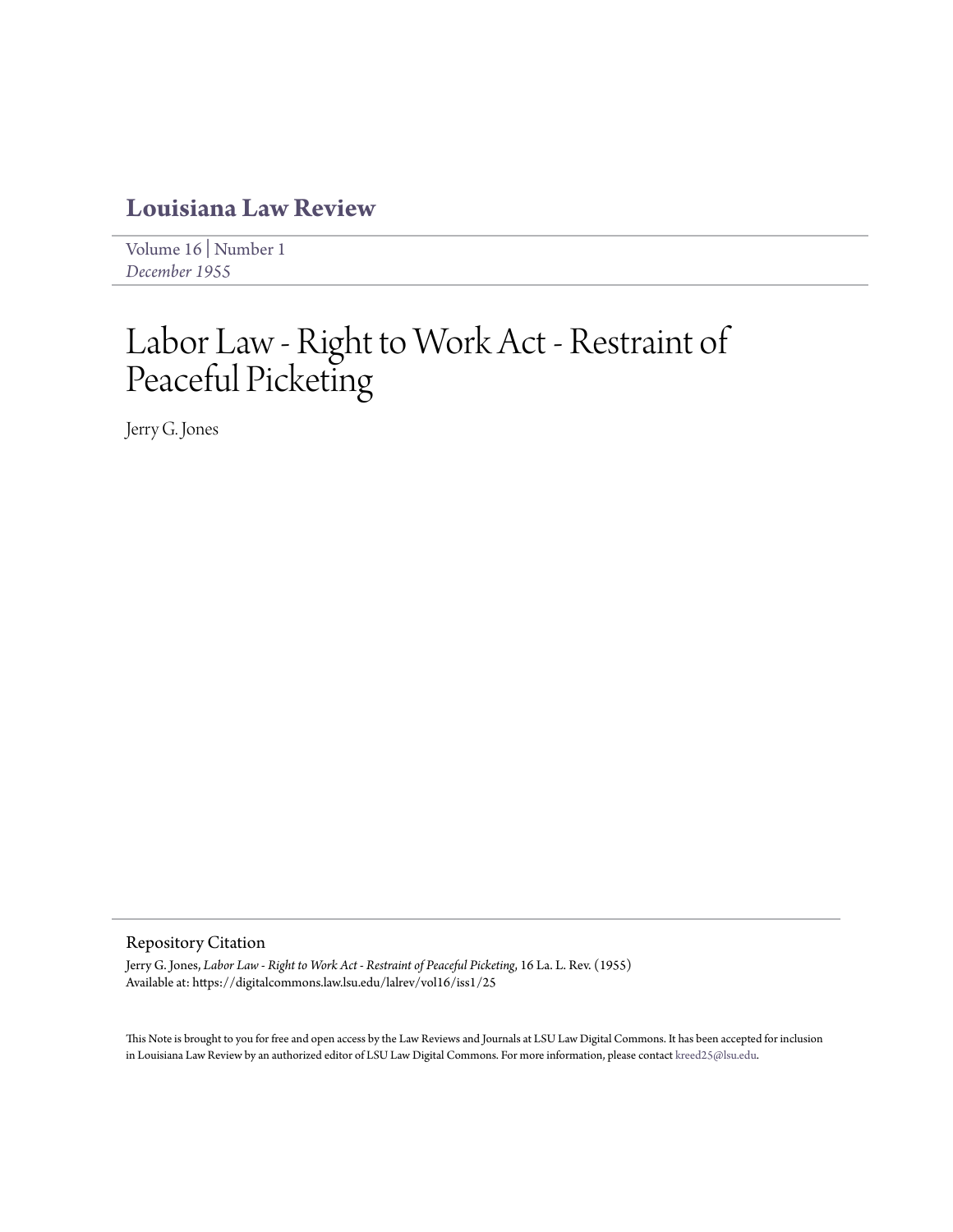Much of the confusion in the present law relating to prescription of criminal prosecutions results from the cumbersome structure of these two articles. Article **8** contains provisions relating to three different prescriptive periods,<sup>15</sup> and article 9 either supplements article 8 or adds a fourth prescriptive period. Although the decision in the subject case was an attempt to bring order to this confusion, it does not appear to have improved upon the original situation. It is submitted that the most logical remedy to the situation is corrective legislation. In order to avoid the present confusion in structure and language, the prescriptive period for charging the crime and the period for bringing the defendant to trial after the charge is filed should be stated in separate articles, each including its own provisions as to interruption and suspension. The provision for the three-year period should include the following:

**(1)** The period should begin to run from the date of the charge.

(2) After the lapse of three years, an accused should have an absolute right to a nolle prosequi if he can show that nothing has occurred that would cause the period to be interrupted or suspended.

(3) Interruption of the period should be limited to acts of the accused as now provided in articles **8** and 9.

 $(4)$  A provision for suspension of the period by occurrences not within the control of the state or the accused should also be included in order to codify the rules developed by the courts on the subject.<sup>16</sup>

*William J. Doran, Jr.*

## LABOR LAW - RIGHT TO WORK ACT - RESTRAINT OF **PEACEFUL** PICKETING

Plaintiff was engaged in the business of operating a supermarket. Two of its employees, both of whom were meatcutters

<sup>15.</sup> Article **8** provides for a one-year prescription upon the filing of the indictment running from the time the offense has been made known to the authorities. It also provides for a prescription of six months from the date of the offense **on** prosecutions for any fine or forfeiture.

<sup>16.</sup> E.g., concerning the insanity of the accused, see State v. Theard, 212 La. 1022, 34 So.2d 248 (1948). For a general discussion see Annot., 30 A.L.R.2d 462 **(1953).**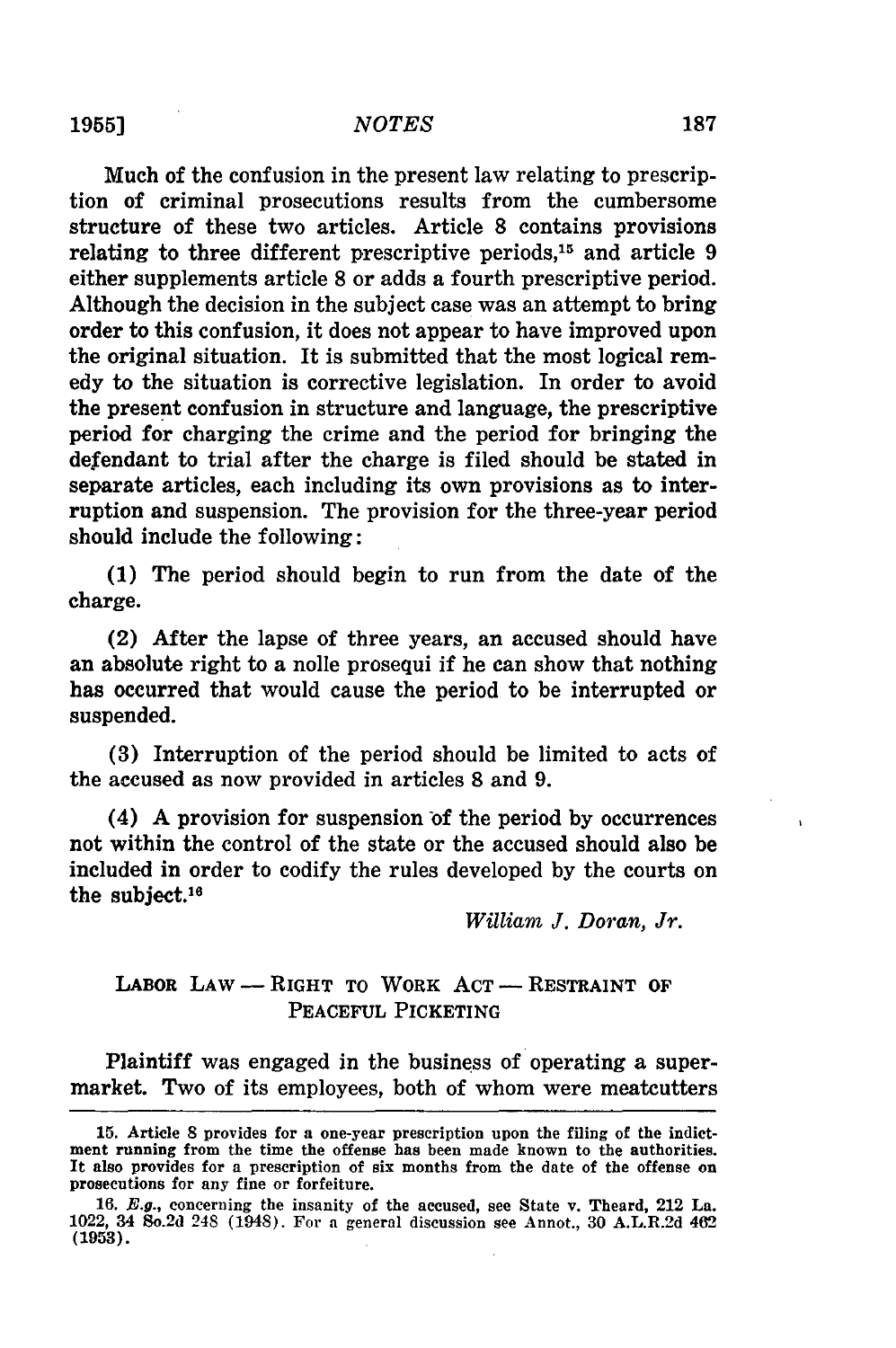and members of defendant labor union, presented to plaintiff a proposed labor contract, one provision of which stated:

"The employer [plaintiff] shall recognize the union [defendant] as the sole bargaining agent for all the employer's employees in the meat department, poultry and fish which have to do with wages, hours of labor, and working conditions, excluding all supervisors as defined in the Labor Management Relations Act of 1947, as amended."

Upon plaintiff's refusal to bargain with defendant, the two meatcutters went on strike and engaged in peaceful picketing of plaintiff's place of business. Plaintiff thereafter employed a non-union meatcutter and sought an injunction against the picketing, alleging a violation of the Louisiana Right to Work Act. The district court denied the injunction. On appeal to the Louisiana Supreme Court, *held,* reversed. The purpose of the picketing was to compel plaintiff to enter into a contract which would have the effect of *abridging* the rights of the non-union meatcutter because of membership in a labor organization. The non-union employee's rights would be "diminished, reduced, curtailed, or shortened" **by** having a union act as his agent. *Piegts v. Amalgamated Meat Cutters, Local No. 437, AFL,* **228** La. 131, 81 So.2d 835 (1955).1

Section 14(b) of the Labor Management Relations Act of 19472 provides, in effect, that nothing in the act is to be construed as authorizing any union shop, maintenance of membership, or other form of compulsory unionism agreement<sup>3</sup> in any state where such agreement is forbidden by state statute. This federal sanction has encouraged the passage of the so-called "Right to Work Acts" in a number of states. $4$  The purpose of

4. Ala. Acts 1953, No. 430, p. 535; ARiz. **CONST.** art II, § 35; ARK. STATS. *§§* 81-201-205 (1947) **; FLA. CONST.** *(Declaration of Rights) §* 12; Ga. Acts 1947, No. 140, p. 616; **IOWA CODE** § 736A.2 (1946) ; Miss Acts 1954, No. 1394, p. 273; **NEB.** CONST. art. XV, §§ 13, 14, 15; **NEn.** REV. **STAT.** § 48-217 (1943);

<sup>1.</sup> Rehearing not considered.

<sup>2. 49</sup> **STAT.** 449, 29 U.S.C. § 164(b) (1947).

<sup>3.</sup> The closed shop, union shop, and maintenance of membership agreements are categorized as "union security" devices, that is, these agreements fix the position of the union in the plant and its relation to the workers in their jobs. A closed shop agreement obligates the employer to hire only union members. Union shop agreements require membership in a union as a condition of *continued* employment, usually requiring the employee to become a union member within 30 days after initial employment. A maintenance of membership clause means that all employees who are union members at a specified time after execution of the contract or later join the union must remain members for the duration of the contract as a condition of employment.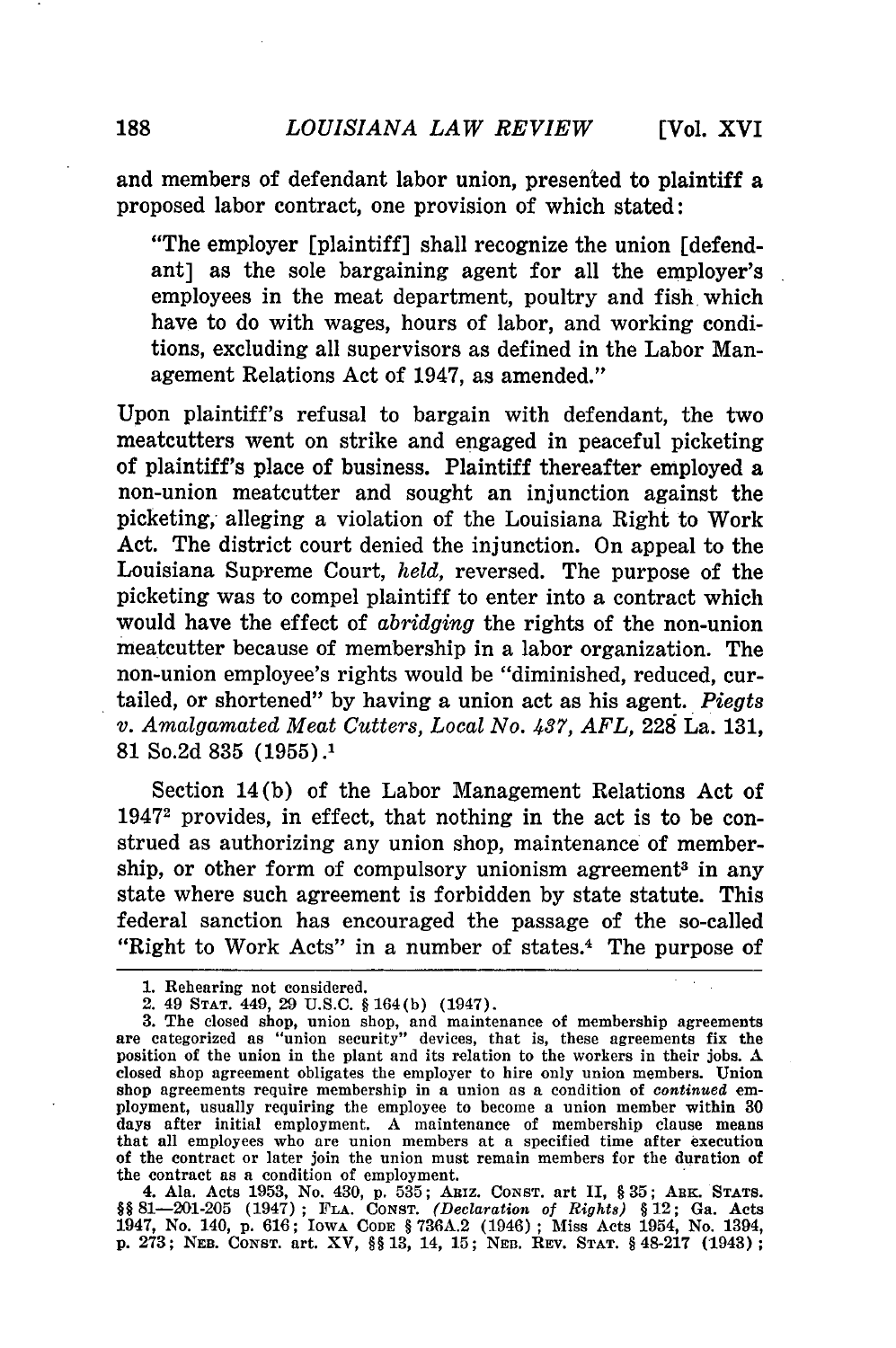such statutes is to insure that employment will not be denied because of membership or non-membership in a labor organization. Thus, the Louisiana Right to Work Act, Act **252** of 1954, <sup>5</sup> provides in section **1:6**

"It is hereby declared to be the public policy of Louisiana that the right of a person or persons to work shall not be denied or abridged on account of *membership or non-membership in any labor union or labor organization."* (Emphasis added.)

Another statement of policy is found in the savings clause of the act, section  $10<sup>7</sup>$  which reads:

"Nothing in this Act shall be construed to deny or abridge the right of employees by and through a labor organization or labor union to *bargain collectively* with their employer." (Emphasis added.)

The term "bargain collectively" in section 10 indicates the permissible sphere of union activity under the act. The term is not defined in the act, nor has any Louisiana court provided a definition. However, since it is used in the same context in the federal statutes,<sup>8</sup> it can be argued that resort should be made to previous judicial interpretations of "collective bargaining." In *NLRB v. J. I. Case Co.,* the United States Supreme Court stated:

"The very purpose of providing by statute for collective agreement is to supersede the terms of separate agreements of employees with terms which reflect the strength and bargaining power and serve the welfare of the group. Its benefits and advantages are open to every employee of the representative unit whatever the type or terms of his pre-existing contract of employment."<sup>9</sup>

Under such an agreement *individual* representation and bargain-

**5. LA.** R.S. 23:881-888 (1950).

9. 321 U.S. 332, 338 (1944).

N.C. **GEN. STAT.** §§95:78-84 **(1950) ; N.D.** REV. **CODE** § 34-0114 (Supp. 1949); S.C. Acts 1954, No. 652, p. 1692; S.D. Const. art. VI, § 2 as amended; TENN.<br>CODE § 11412.8 (1934); TEX. REV. CIV. STAT. art. 5207a (Vernon 1925); Utal<br>Laws 1955, c. 54, p. 80; VA. CoDE §§ 40:68-74.5 (1950).

<sup>6.</sup> *Id.* 23:881.

<sup>7.</sup> *Id.* 23:887.

**<sup>8.</sup>** Section 7 of the LMRA provides: "Employees shall have the right to selforganization, to form, join, or assist labor organizations, to *bargain collectively* through representatives of their own choosing ... **."** (Emphasis added.) 61 STAT. 140, 29 U.S.C. § 157 (1947). This language was unchanged from the earlier National Labor Relations Acts.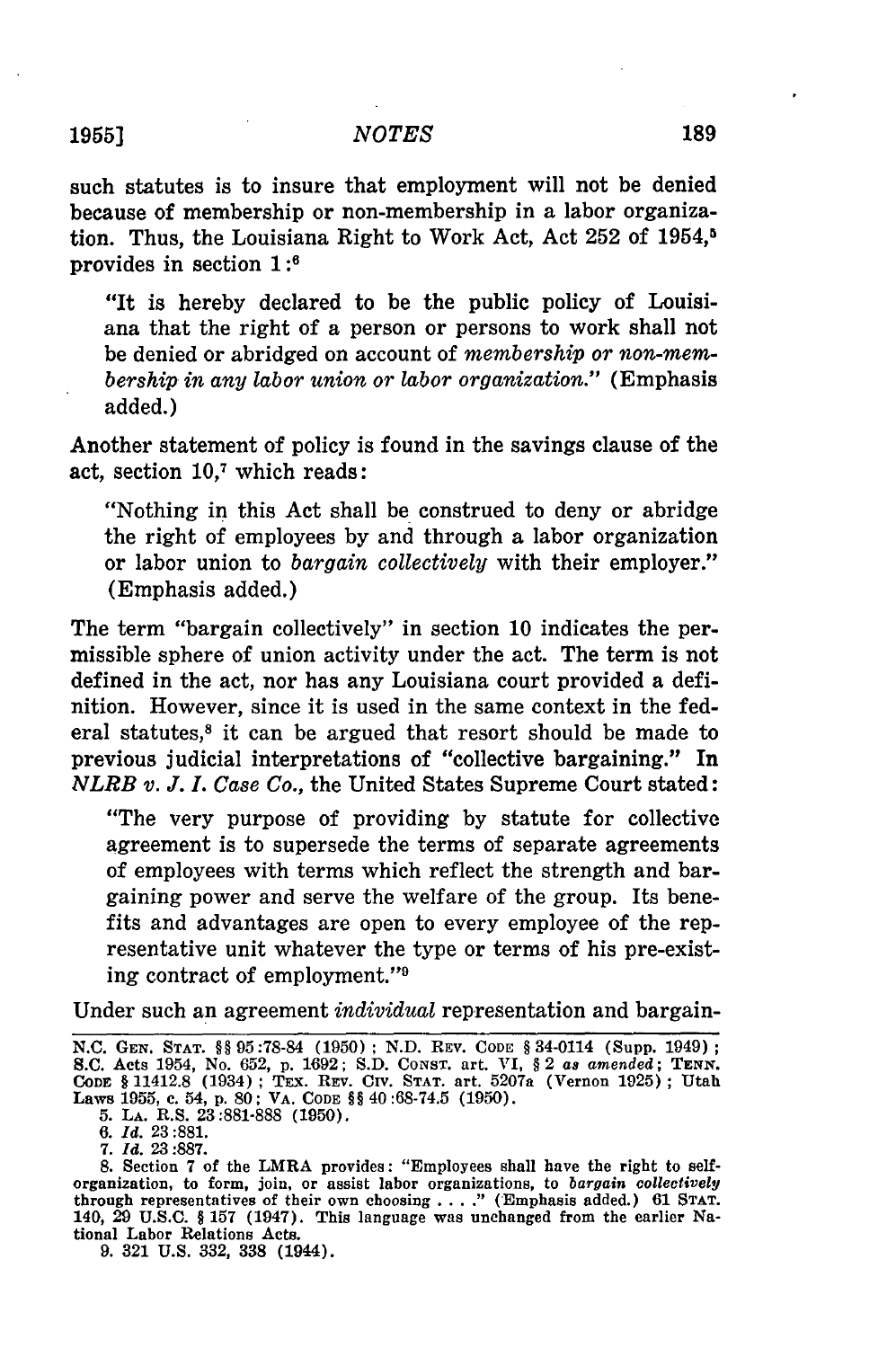ing are precluded. Insofar as representation and recognition are concerned, the will of the majority of the employees in a unit is controlling. Although this understanding of the nature of the collective bargaining agreement precludes individual bargaining, it should be noticed that it does not require an individual to belong to a labor organization. The individual is compelled only to accept the will of the majority in having the union *represent* the employees in that unit. An examination of section **1** of the Louisiana act reveals that one of the purposes of that legislation is to insure that employees will not be compelled to become members of a labor organization. The language of section **1** of the act does not restrict a union in its *representation* of all the employees, but only forbids union *membership as a condition of employment.* Therefore, when section **10)** speaks of "bargaining collectively," it must refer to the general understanding of that term since the *Case* decision, that is, the recognized union represents *all* employees in the unit. Furthermore, section 10 appears to be repetitious of the policy expressed in an earlier Louisiana statute, the "Little Norris-LaGuardia Act."<sup>10</sup> This latter legislation recognized that "it is necessary that the individual workman have full freedom of association, self-organization and designation of representatives of his own choosing, to negotiate the terms and conditions of his employment, and that he shall be free from the interference, restraint of coercion of employers of labor."<sup>11</sup> Also, the Louisiana Mediation and Arbitration Statute12 speaks of "collective bargaining between employers and the representatives of their employees."<sup>13</sup> The language of these two statutes appears to substantiate the view that section 10 of the Right to Work Act preserves to labor organizations the fundamental feature of collective bargaining, that of *representing* all the employees in a unit.

From this analysis of section 10, what the legislature intended in section 1 can be easily ascertained. That section concerns the question of "union security," that is, it amounts to a prohibition against a denial of employment because of union

**11. LA.** R.S. **23:822 (1950).**

**<sup>10.</sup> LA.** R.S. **23:822-848 (1950).** It should be noted that the provisions **of** this act referring to the use of the injunction have been declared unconstitutional. Douglas Public Service Corp. v. Gaspard, **225** La. **972,** 74 So.2d **182** (1954), **15 LOUISIANA** LAW REVIEw 476 **(1955).** However, the policy statements in the **act** do not appear to have been affected **by** the decision.

<sup>12.</sup> *Id.* **23:861-876.**

**<sup>13.</sup>** *Id.* **23:861(2).**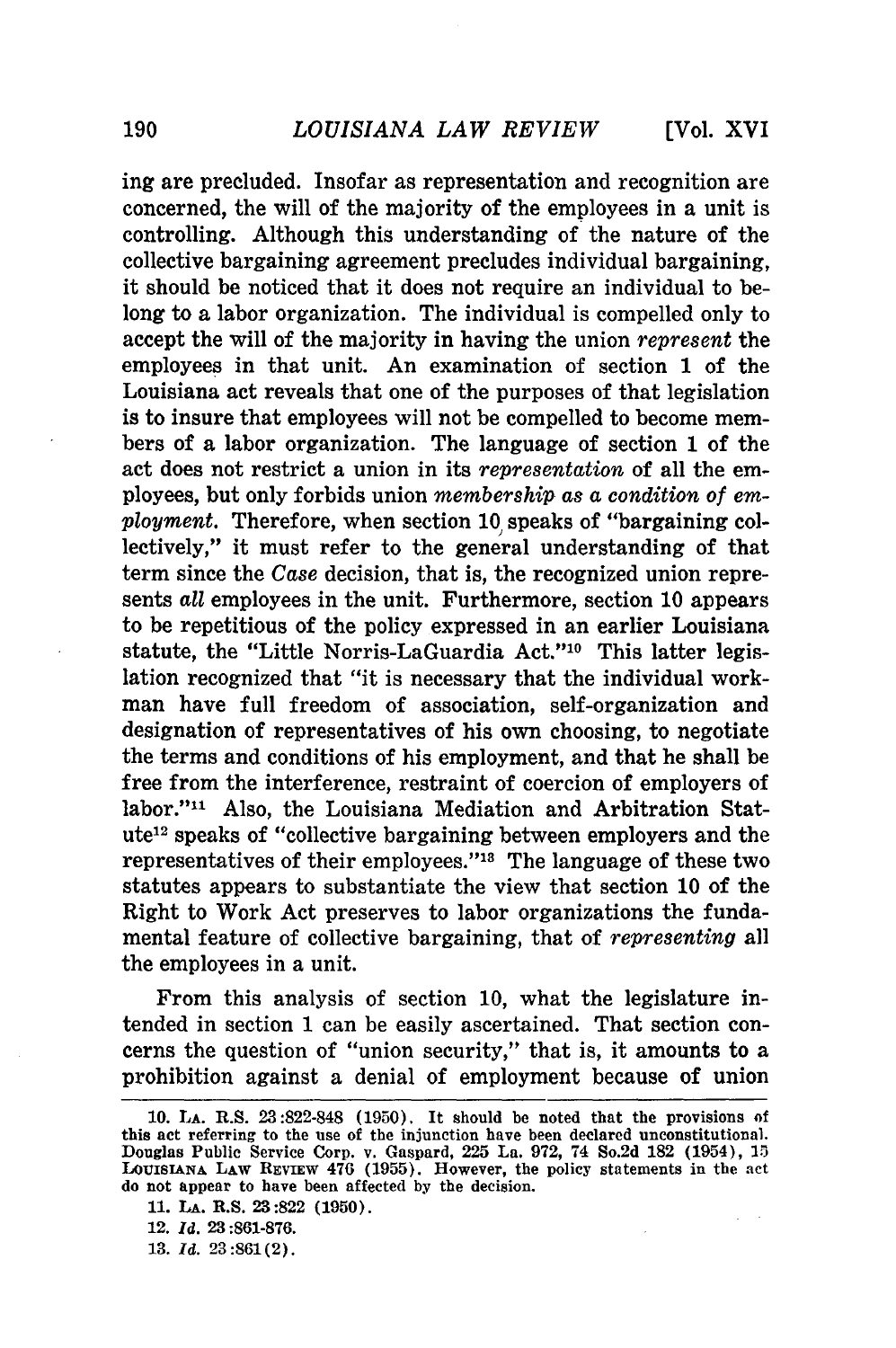membership or non-membership. Nowhere in this section or those that follow (with the exception of section **10)** does the act refer to recognition. It should also be noted that section **214** prohibits the acquisition of an "employment monopoly in any enterprise." Again, this is not a prohibition against collective bargaining or the right to enter into a sole collective bargaining agreement, but is a clear prohibition against labor union control of employment **by** dictating who may work and who may not work. From this analysis it is apparent that the legislature intended to prevent agreements whereby *membership* in a union is a condition of employment, and not to prohibit collective bargaining as such. Section 14 **(b)** of the Labor Management Relations Act seems to support this conclusion. That section authorizes state prohibitions of union security agreements in interstate commerce, but does not authorize a prohibition of collective bargaining in this area of commerce.'

In the instant case the court relied exclusively upon section **I** of the Right to Work Act, and decided that if plaintiff signed an agreement recognizing the union as the sole collective bargaining agent of all the employees, a *non-union* employee's rights would be abridged. The term abridged, as used in section **1,** was construed to mean "diminished, reduced, curtailed, or shortened." The court further stated that "liberty of contract is the non-union man's prerogative." If this decision may be used as a guide to future interpretation of the act, it is clear that the court will allow union organization, but such unions will be permitted to represent only those employees that are union members. It is doubtful whether the advocates of the controversial legislation contemplated that the act would have such a drastic effect upon collective bargaining.<sup>16</sup> The court obviously confused

.14. *Id.* **23:882.**

**16.** Borron, *The Case for the Right to Work Act,* **15** LoUISIANA LAW REVIEW **66, 71** (1954), wherein the author remarks: "The act does not affect the right of employees to join a union or retain their union membership .**. .** . **[I]t** expressly provides to the contrary. The act does not interfere with the right of employees to bargain collectively through representatives of their own choosing. Section **10 of** the Act expressly guarantees this right."

Another writer, discussing the scope and effect of the act, commented: "The act does not infringe upon the right of an employee to join a union, nor upon the right of the union of his choice to bargain collectively for him and the other em-

**<sup>15.</sup>** Section 14(b) authorizes state regulation of *agreements* which require membership as a condition of employment. Section 4 of the Right to Work Act, LA.R.S. **23:883(B)** (1950), also regulates *conduct* which induces a violation of the act. Therefore, in a situation involving interstate commerce, where the Labor Management Relations Act of 1947 is applicable, it is questionable whether this provision of the Louisiana act is valid, as it appears to be in conflict with the federal act.